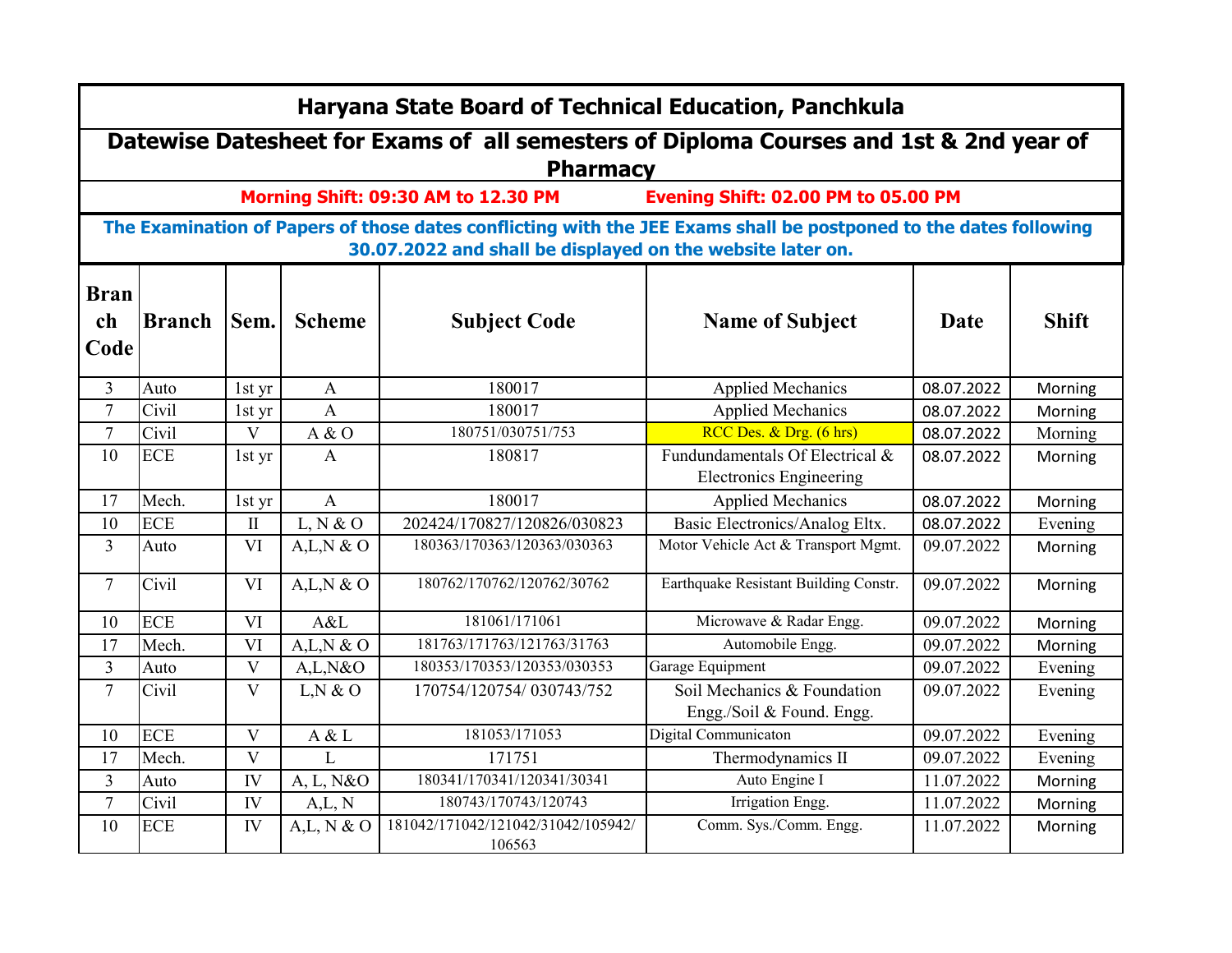| 17               | Mech.      | IV                          | A, L, N & O    | 181741/171741/121741/31741/117243/<br>121841/31841/72442  | Hyd. & Pneumatics/ Hyd. & Hyd. M/c  | 11.07.2022 | Morning |
|------------------|------------|-----------------------------|----------------|-----------------------------------------------------------|-------------------------------------|------------|---------|
| 3                | Auto       | $\;$ II                     | L, N & O       | 170025/120025/030025                                      | Engg. Drg.-II                       | 11.07.2022 | Evening |
| $\overline{7}$   | Civil      | $\overline{\mathbf{I}}$     | L, N & O       | 170025/120025/030025                                      | Engg. Drg.-II                       | 11.07.2022 | Evening |
| 10               | <b>ECE</b> | $\rm II$                    | L, N & O       | 202425/171027/120828/030828                               | <b>BEE</b>                          | 11.07.2022 | Evening |
| 17               | Mech.      | $\rm II$                    | L, N & O       | 170025/120025/030025                                      | Engg. Drg.-II                       | 11.07.2022 | Evening |
| 3                | Auto       | 1st yr                      | A              | 180013                                                    | <b>Applied Physics</b>              | 12.07.2022 | Morning |
| $\overline{3}$   | Auto       |                             | L, N & O       | 170014/120014/030014                                      | App. Chemy.-I                       | 12.07.2022 | Morning |
| $\tau$           | Civil      | 1st yr                      | $\mathbf{A}$   | 180013                                                    | <b>Applied Physics</b>              | 12.07.2022 | Morning |
| $\tau$           | Civil      |                             | L, N & O       | 170014/120014/030014                                      | App. Chemy.-I                       | 12.07.2022 | Morning |
| 10               | <b>ECE</b> | 1st yr                      | $\overline{A}$ | 180013                                                    | <b>Applied Physics</b>              | 12.07.2022 | Morning |
| 10               | <b>ECE</b> |                             | L, N & O       | 170014/120014/030014                                      | App. Chemy.-I                       | 12.07.2022 | Morning |
| 17               | Mech.      | 1st yr                      | $\mathbf{A}$   | 180013                                                    | <b>Applied Physics</b>              | 12.07.2022 | Morning |
| 17               | Mech.      | $\mathbf I$                 | N & O          | 170014/120014/030014                                      | App. Chemistry - I                  | 12.07.2022 | Morning |
| $\overline{3}$   | Auto       | III                         | L              | 170331                                                    | Material & Metallurgy               | 12.07.2022 | Evening |
| $\overline{3}$   | Auto       | III                         | $A,N \& O$     | 180331/120331/031731/32233/                               | Strength of Materials/ Basic Mech.  | 12.07.2022 | Evening |
|                  |            |                             |                | 30332/105232                                              | Engg.                               |            |         |
| $\tau$           | Civil      | $\mathop{\rm III}$          | A,L,N & O      | 180735/170735/120735/030735                               | <b>Buliding Construction</b>        | 12.07.2022 | Evening |
| 10               | <b>ECE</b> | $\mathop{\rm III}\nolimits$ | A,L,N & O      | 181033/171033/121033/031033/                              | Principles of Comm. Engg.           | 12.07.2022 | Evening |
|                  |            |                             |                | 106555                                                    |                                     |            |         |
| 17               | Mechanical | $\mathbf{III}$              | $\mathbf{L}$   | 170331                                                    | Material & Metallurgy               | 12.07.2022 | Evening |
|                  | Engg.      |                             |                |                                                           |                                     |            |         |
| 17               | Mech.      | $\mathop{\rm III}$          | A,N & O        | 180331/120331/031731/32233/                               | Strength of Materials/ Basic Mech.  | 12.07.2022 | Evening |
|                  |            |                             |                | 30332/105232                                              | Engg.                               |            |         |
| 3                | Auto       | VI                          | A,L,N & O      | 180264/170264/120264/30364/105243/                        | EDM                                 | 13.07.2022 | Morning |
|                  | Civil      |                             | L              | 105252/ 105351/ 30262/ 030361/30151<br>170765             | <b>Plumbing Services</b>            |            |         |
| $\tau$<br>$\tau$ |            | VI<br>VI                    |                |                                                           |                                     | 13.07.2022 | Morning |
| 10               | Civil      | VI                          | $A,N \& O$     | 180765/120765/30765<br>180264/170264/120264/30364/105243/ | Constuction Mgmt. & Accounts<br>EDM | 13.07.2022 | Morning |
|                  | <b>ECE</b> |                             | A,L,N & O      | 105252/ 105351/ 30262/ 030361/30151                       |                                     | 13.07.2022 | Morning |
| 17               | Mech.      | VI                          | A,L,N & O      | 180264/170264/120264/30364/105243/                        | EDM                                 | 13.07.2022 | Morning |
|                  |            |                             |                | 105252/ 105351/ 30262/ 030361/30151                       |                                     |            |         |
| $\mathfrak{Z}$   | Auto       | V                           | A,L,N&O        | 180352/170352/120352/030352                               | Chasis, Body & Transmission-II      | 13.07.2022 | Evening |
| $\boldsymbol{7}$ | Civil      | $\mathbf V$                 | L              | 170755/30755/756                                          | Quantity Surveying                  | 13.07.2022 | Evening |
| $\overline{7}$   | Civil      | $\mathbf{V}$                | $\mathbf{A}$   | 180755A                                                   | Repair & Maint. of Build.           | 13.07.2022 | Evening |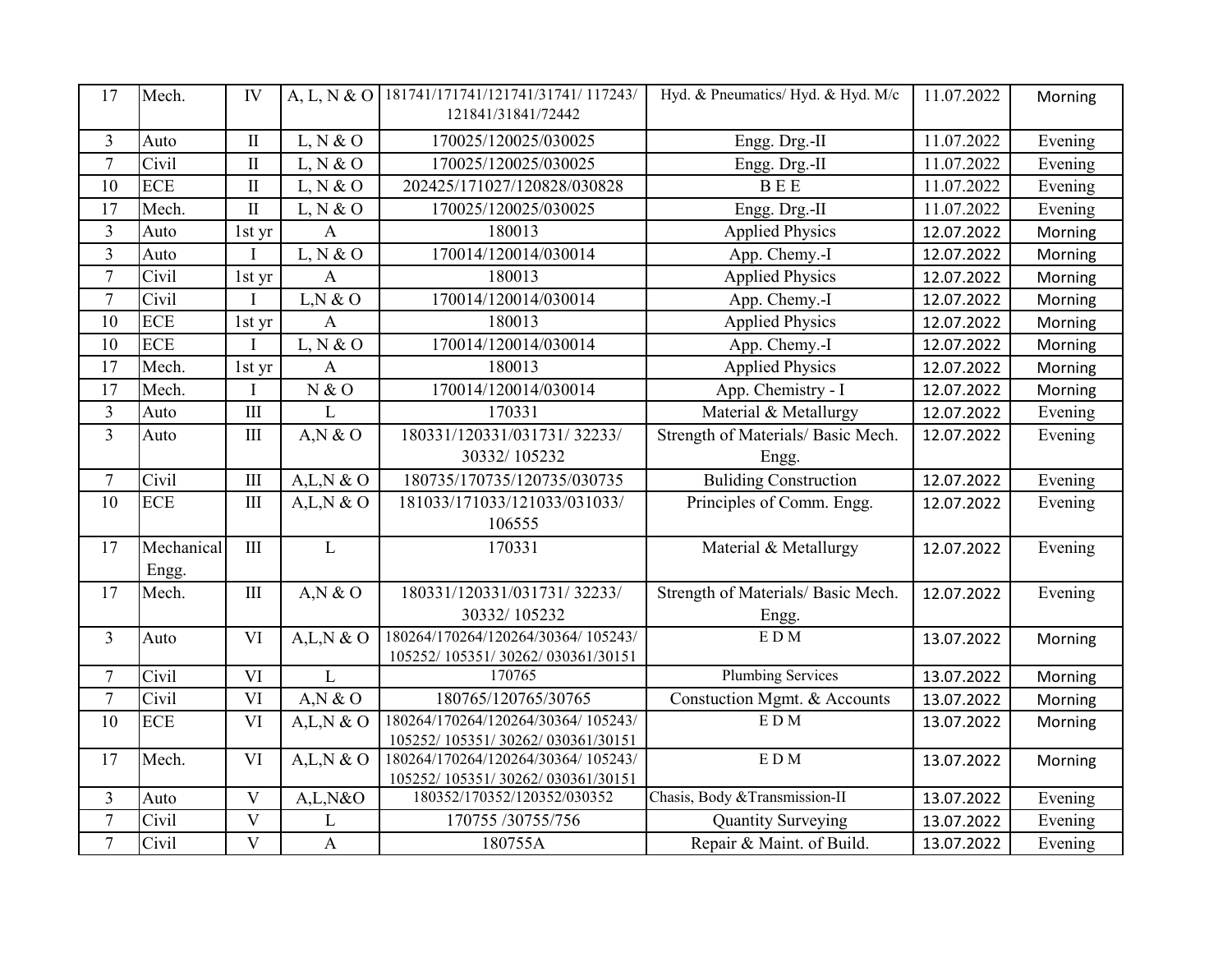| $\tau$         | Civil      | V                           | A            | 180755B                               | Pre-stressed Concrete                                                        | 13.07.2022 | Evening |
|----------------|------------|-----------------------------|--------------|---------------------------------------|------------------------------------------------------------------------------|------------|---------|
| 10             | <b>ECE</b> | V                           | N & O        | 121053/31053                          | Microwave & Radar Engg.                                                      | 13.07.2022 | Evening |
| 17             | Mech.      | V                           | A,L,N & O    | 181752/171752/121752/031752           | Ref. & Air Conditioning                                                      | 13.07.2022 | Evening |
| $\overline{3}$ | Auto       | IV                          | A, L, N&O    | 180343/170343/120343/30343            | Chassis, Body & Transhmission - I                                            | 14.07.2022 | Morning |
| $\tau$         | Civil      | IV                          | A & L        | 180746/170746                         | Water Supply & W.W. Engg. & I.E.<br>Drg./Public Health Irrigation Engg. Drg. | 14.07.2022 | Morning |
| 10             | <b>ECE</b> | IV                          | A,L, N & O   | 180844/170844/120844/31045/30834      | Microproc. & Peripheral<br>Devices/Microp. & App.                            | 14.07.2022 | Morning |
| 17             | Mech.      | IV                          | L            | 171743/30434/452                      | Thermodynamics-I                                                             | 14.07.2022 | Morning |
| $\overline{3}$ | Auto       | $\mathbf{I}$                | L, N & O     | 200023/170023/120023/030023           | App. Physics - II                                                            | 14.07.2022 | Evening |
| $\tau$         | Civil      | $\mathbf{I}$                | L, N & O     | 200023/170023/120023/030023           | App. Physics - II                                                            | 14.07.2022 | Evening |
| 10             | <b>ECE</b> | $\mathbf{I}$                | L, N & O     | 200023/170023/120023/030023           | App. Physics - II                                                            | 14.07.2022 | Evening |
| 17             | Mech.      | $\mathbf{I}$                | L, N & O     | 200023/170023/120023/030023           | App. Physics - II                                                            | 14.07.2022 | Evening |
| 3              | Auto       | 1st yr                      | $\mathbf{A}$ | 180015                                | <b>Engineering Graphics</b>                                                  | 15.07.2022 | Morning |
| $\overline{3}$ | Auto       | Ι.                          | L, N & O     | 200013/170013/120013/<br>60033/30813  | <b>Applied Physics-I</b>                                                     | 15.07.2022 | Morning |
| $\tau$         | Civil      | 1st yr                      | $\mathbf{A}$ | 180015                                | <b>Engineering Graphics</b>                                                  | 15.07.2022 | Morning |
| $\tau$         | Civil      | T                           | L, N & O     | 200013/170013/120013/<br>60033/30813  | <b>Applied Physics-I</b>                                                     | 15.07.2022 | Morning |
| 10             | <b>ECE</b> | 1st yr                      | $\mathbf{A}$ | 180015                                | <b>Engineering Graphics</b>                                                  | 15.07.2022 | Morning |
| 10             | <b>ECE</b> | I                           | L, N & O     | 200013/170013/120013/<br>60033/30813  | <b>Applied Physics-I</b>                                                     | 15.07.2022 | Morning |
| 17             | Mech.      | 1st yr                      | $\mathbf{A}$ | 180015                                | <b>Engineering Graphics</b>                                                  | 15.07.2022 | Morning |
| 17             | Mech.      | I                           | L, N & O     | 200013/170013/120013/<br>60033/30813  | <b>Applied Physics-I</b>                                                     | 15.07.2022 | Morning |
| 3              | Auto       | III                         | N & O        | 180134/120134/030134                  | Manufac. Tech. I                                                             | 15.07.2022 | Evening |
| $\overline{7}$ | Civil      | $\mathop{\rm III}\nolimits$ | $A,L,N$ & O  | 180734/170734/120734/030734           | <b>Construction Materials</b>                                                | 15.07.2022 | Evening |
| 10             | <b>ECE</b> | $\mathop{\rm III}$          | $\mathbf{A}$ | 181035                                | Network Filters & Transmission<br>Lines                                      | 15.07.2022 | Evening |
| 10             | <b>ECE</b> | $\rm III$                   | L, N & O     | 181535/171035/121035/031035           | Electrical M/c                                                               | 15.07.2022 | Evening |
| 17             | Mech.      | $\rm III$                   | $A,N \& O$   | 181732/121732/031732/94834/<br>117232 | Thermodynamics<br>I/Thermodynamics/ Pr. Of Therm.<br>Engg.                   | 15.07.2022 | Evening |
| 3              | Auto       | VI                          | A& L         | 180361/170361                         | Production Engg.                                                             | 16.07.2022 | Morning |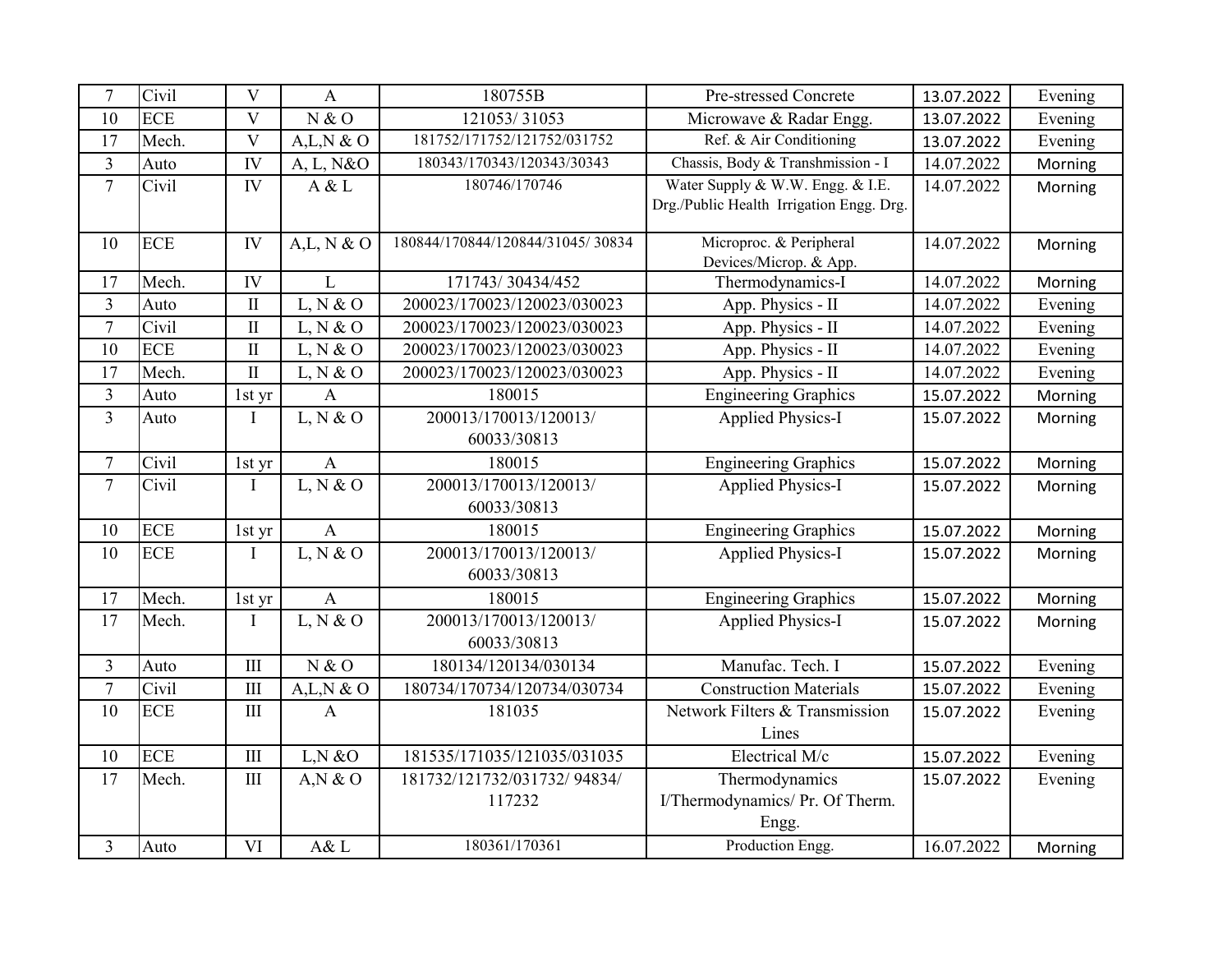| $\tau$         | Civil      | VI                      | L                       | 170764                                                | <b>Steel Structure Drawing</b>                      | 16.07.2022 | Morning |
|----------------|------------|-------------------------|-------------------------|-------------------------------------------------------|-----------------------------------------------------|------------|---------|
| $\tau$         | Civil      | VI                      | A,N & O                 | 180763/120763/30763                                   | Quantity Surveying & Valuation                      | 16.07.2022 | Morning |
| 10             | <b>ECE</b> | VI                      | N & O                   | 121061A/31061                                         | <b>Medical Electronics</b>                          | 16.07.2022 | Morning |
| 10             | <b>ECE</b> | VI                      | ${\bf N}$               | 121061B                                               | V.L.S.I. System Design                              | 16.07.2022 | Morning |
| 10             | <b>ECE</b> | VI                      | $\mathbf{L}$            | 171062A/30861                                         | Computer Networks/Troubleshooting of                | 16.07.2022 | Morning |
|                |            |                         |                         |                                                       | <b>Computer Networks</b>                            |            |         |
| 10             | <b>ECE</b> | VI                      | A&L                     | 181062B/171062B                                       | <b>Industrial Automation</b>                        | 16.07.2022 | Morning |
| 10             | <b>ECE</b> | VI                      | A&L                     | 181062C/171062C                                       | <b>Embedded Systems</b>                             | 16.07.2022 | Morning |
| 17             | Mech.      | VI                      | <b>A&amp; N &amp; O</b> | 181761A/171761A/32351                                 | Plant Maintenance and Material Handling             | 16.07.2022 | Morning |
| 17             | Mech.      | <b>VI</b>               | A & L                   | 181761B/171761B                                       | Mechatronics                                        | 16.07.2022 | Morning |
| 17             | Mech.      | VI                      | A&L&O                   | 181761C/171761C/62463                                 | CAD/CAM / CAD CAM & FMS                             | 16.07.2022 | Morning |
| $\overline{3}$ | Auto       | $\overline{\mathbf{V}}$ | A,L,N&O                 | 180351/170351/120351/030351                           | Auto Engine -II                                     | 16.07.2022 | Evening |
| $\tau$         | Civil      | V                       | $\mathbf{A}$            | 180754                                                | <b>Plumbing Services</b>                            | 16.07.2022 | Evening |
| 10             | <b>ECE</b> | $\mathbf{V}$            | A & L                   | 181055/171055/125952                                  | Microcontrollers/Microcontrollers &<br>Applications | 16.07.2022 | Evening |
| 17             | Mech.      | $\overline{\mathbf{V}}$ | A,L,N&O                 | 181754/171754/121754/031751                           | Theory of M/c                                       | 16.07.2022 | Evening |
| 3              | Auto       | IV                      | L                       | 170342                                                | <b>Strength of Materials</b>                        | 18.07.2022 | Morning |
| $\overline{3}$ | Auto       | IV                      | A, N&O                  | 180342/120342/30342/030433/441/                       | Mat. & Metallurgy/ Mat. Sci.                        | 18.07.2022 | Morning |
|                |            |                         |                         | 84542/105242/94751                                    |                                                     |            |         |
| $\tau$         | Civil      | IV                      | A, L, N & O             | 180744/170744/120744/30744                            | Surveying-II                                        | 18.07.2022 | Morning |
| 10             | <b>ECE</b> | IV                      | N & O                   | 121044/31044                                          | Digital Eltx - II                                   | 18.07.2022 | Morning |
| 10             | <b>ECE</b> | IV                      | A&L                     | 181045/171045                                         | <b>Medical Electronics</b>                          | 18.07.2022 | Morning |
| 17             | Mech.      | IV                      | L                       | 170342                                                | <b>Strength of Materials</b>                        | 18.07.2022 | Morning |
| 17             | Mech.      | IV                      | A, N & O                | 180342/120342/30342/030433/441/<br>84542/105242/94751 | Mat. & Metallurgy/ Mat. Sci.                        | 18.07.2022 | Morning |
| 3              | Auto       | $\mathbf{I}$            | L, N & O                | 200021/170021/120021/                                 | English & Communication Skills - II                 | 18.07.2022 | Evening |
|                |            |                         |                         | 080047C/33041/60041                                   | /English Language - II                              |            |         |
| $\overline{7}$ | Civil      | $\rm II$                | L, N & O                | 200021/170021/120021/                                 | English & Communication Skills - II                 | 18.07.2022 | Evening |
|                |            |                         |                         | 080047C/33041/60041                                   | /English Language - II                              |            |         |
| 10             | <b>ECE</b> | $\;$ II                 | L, N & O                | 200021/170021/120021/                                 | English & Communication Skills - II                 | 18.07.2022 | Evening |
|                |            |                         |                         | 080047C/33041/60041                                   | /English Language - II                              |            |         |
| 17             | Mech.      | $\rm II$                | L, N & O                | 200021/170021/120021/                                 | English & Communication Skills - II                 | 18.07.2022 | Evening |
|                |            |                         |                         | 080047C/33041/60041                                   | /English Language - II                              |            |         |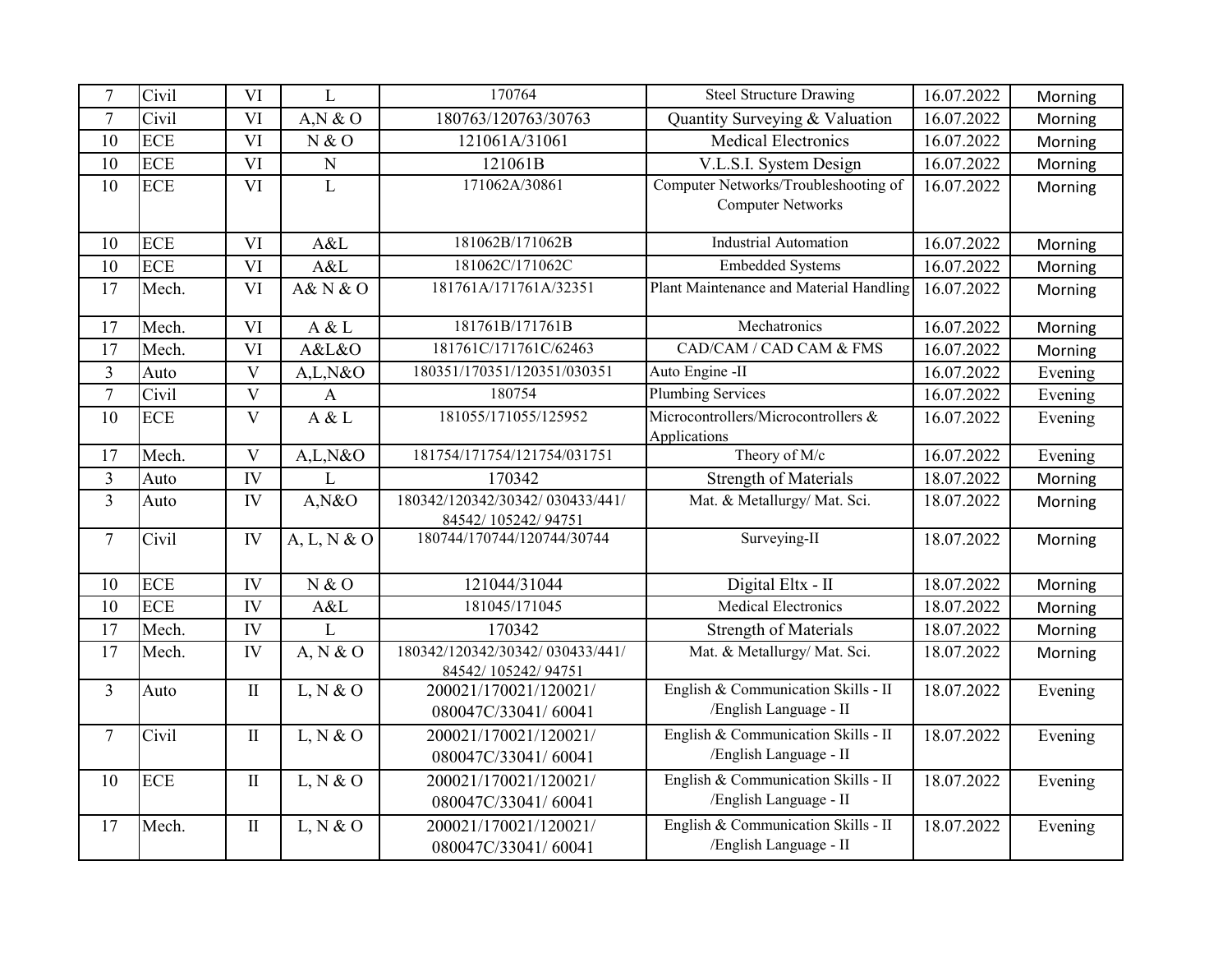| 3              | Auto       | $1st$ yr                | $\mathbf{A}$ | 180011                        | English                                 | 19.07.2022 | Morning |
|----------------|------------|-------------------------|--------------|-------------------------------|-----------------------------------------|------------|---------|
| 3              | Auto       | T                       | L, N & O     | 200012/170012/120012/60032    | App. Mathematics - I                    | 19.07.2022 | Morning |
| $\overline{7}$ | Civil      | 1st yr                  | $\mathbf{A}$ | 180011                        | English                                 | 19.07.2022 | Morning |
| $\overline{7}$ | Civil      | $\mathbf{I}$            | L, N & O     | 200012/170012/120012/60032    | App. Mathematics - I                    | 19.07.2022 | Morning |
| 10             | <b>ECE</b> | 1st yr                  | $\mathbf{A}$ | 180011                        | English                                 | 19.07.2022 | Morning |
| 10             | <b>ECE</b> |                         | L, N & O     | 200012/170012/120012/60032    | App. Mathematics - I                    | 19.07.2022 | Morning |
| 17             | Mech.      | 1st yr                  | $\mathbf{A}$ | 180011                        | English                                 | 19.07.2022 | Morning |
| 17             | Mech.      | T                       | L, N & O     | 200012/170012/120012/60032    | App. Mathematics - I                    | 19.07.2022 | Morning |
| 3              | Auto       | $\rm III$               | A,L,N & O    | 180333/171733/121733/031733   | Workshop Tech. I                        | 19.07.2022 | Evening |
| $\overline{7}$ | Civil      | III                     | A,L,N & O    | 180733/170733/120733/030733   | Surveying - I                           | 19.07.2022 | Evening |
| 10             | <b>ECE</b> | $\mathop{\rm III}$      | A,L&N        | 181034/171034/121034          | Comp. Prog. Using C/Comp Prog. &        | 19.07.2022 | Evening |
|                |            |                         |              |                               | App.                                    |            |         |
| 17             | Mech.      | $\mathop{\rm III}$      | $A,L,N \& O$ | 180333/171733/121733/031733   | Workshop Tech. I                        | 19.07.2022 | Evening |
| $\overline{3}$ | Auto       | VI                      | $A,N \& O$   | 181861B/120361/031863/084561/ | Industrial Engg.                        | 20.07.2022 | Morning |
|                |            |                         |              | 105244/30354/1765             |                                         |            |         |
| $\overline{7}$ | Civil      | VI                      | $\mathbf{L}$ | 170763                        | <b>Steel Structure Design</b>           | 20.07.2022 | Morning |
| $\overline{7}$ | Civil      | VI                      | A & O        | 180761/030761/0762            | Steel Str. Deg. & Drg. (6Hrs)           | 20.07.2022 | Morning |
| 10             | <b>ECE</b> | VI                      | A,L,N & O    | 181063/171063/121063/31063    | Wireless & Mobile Comm./Digital &       | 20.07.2022 | Morning |
|                |            |                         |              |                               | Data Communication                      |            |         |
| 17             | Mech.      | VI                      | A & N & O    | 181861B/120361/031863/084561/ | Industrial Engg.                        | 20.07.2022 | Morning |
|                |            |                         |              | 105244/30354/1765             |                                         |            |         |
| 3              | Auto       | V                       | A & L        | 180354/170354                 | <b>Advanced Manufacturing Processes</b> | 20.07.2022 | Evening |
| $\overline{7}$ | Civil      | V                       | ${\bf N}$    | 120753                        | <b>Steel Structure Design</b>           | 20.07.2022 | Evening |
| $\overline{7}$ | Civil      | $\overline{\mathbf{V}}$ | L            | 170751                        | <b>RCC</b> Drawing                      | 20.07.2022 | Evening |
| 10             | <b>ECE</b> | $\overline{\mathbf{V}}$ | A,L,N & O    | 181052/171052/121052/031051   | Audio Video Systems/ Consumer Eltx.     | 20.07.2022 | Evening |
| 3              | Auto       | IV                      | N&O          | 180144/120144/30144           | Manufac. Tech. II                       | 21.07.2022 | Morning |
| $\overline{3}$ | Auto       | IV                      | A&L          | 181744/171744/121744/31744    | W/shop Tech.-II                         | 21.07.2022 | Morning |
| $\overline{7}$ | Civil      | IV                      | A, L, N & O  | 180741/170741/120741/30741    | Concrete Tech.                          | 21.07.2022 | Morning |
| 10             | <b>ECE</b> | IV                      | L, N & O     | 171041/121041/31041           | Network Filters & Transmission<br>Lines | 21.07.2022 | Morning |
| 17             | Mech.      | IV                      | A, L, N & O  | 181744/171744/121744/31744    | W/shop Tech.-II                         | 21.07.2022 | Morning |
| $\overline{3}$ | Auto       | $\mathbf{I}$            | $\mathbf{L}$ | 170026                        | <b>Environmental Studies</b>            | 21.07.2022 | Evening |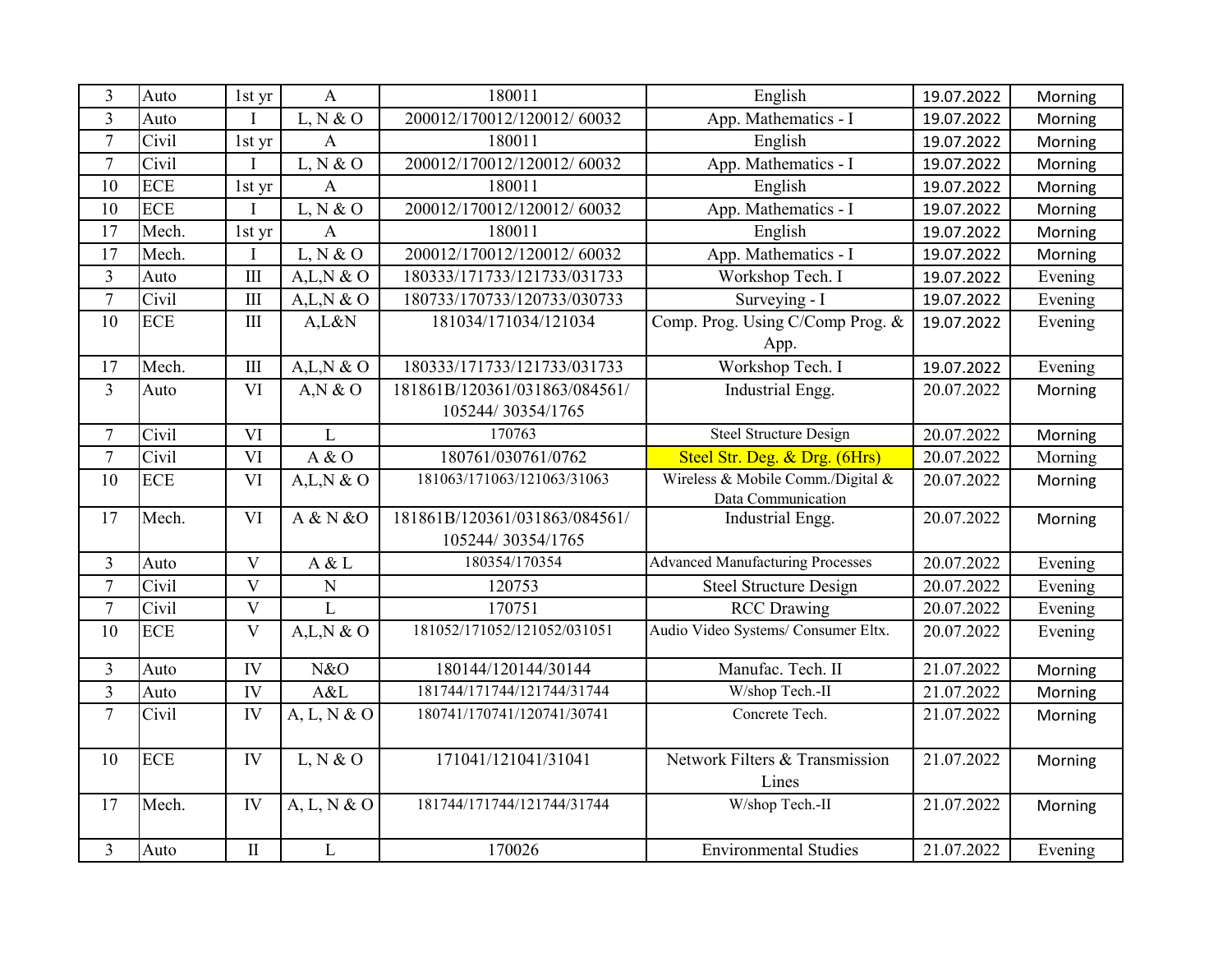| 3                     | Auto                | $\mathbf{I}$                | N & O                  | 120026/030026                                               | App. Mech.                                  | 21.07.2022               | Evening            |
|-----------------------|---------------------|-----------------------------|------------------------|-------------------------------------------------------------|---------------------------------------------|--------------------------|--------------------|
| $\overline{7}$        | Civil               | $\mathbf{I}$                | L                      | 170026                                                      | <b>Environmental Studies</b>                | 21.07.2022               | Evening            |
| $\overline{7}$        | Civil               | $\rm II$                    | N & O                  | 120026/030026                                               | App. Mech.                                  | 21.07.2022               | Evening            |
| 10                    | <b>ECE</b>          | $\mathbf{I}$                | L                      | 170026                                                      | <b>Environmental Studies</b>                | 21.07.2022               | Evening            |
| 17                    | Mech.               | $\mathbf{I}$                | L                      | 170026                                                      | <b>Environmental Studies</b>                | 21.07.2022               | Evening            |
| 17                    | Mech.               | $\mathbf{I}$                | N & O                  | 120026/030026                                               | App. Mech.                                  | 21.07.2022               | Evening            |
| $\mathfrak{Z}$        | Auto                | 1st yr                      | $\mathbf{A}$           | 180014                                                      | <b>Applied Chemistry</b>                    | 22.07.2022               | Morning            |
| 3                     | Auto                |                             | L, N & O               | 200015/170015/120015/60035                                  | <b>Engineering Drawing-I</b>                | 22.07.2022               | Morning            |
| $\tau$                | Civil               | 1st yr                      | $\overline{A}$         | 180014                                                      | <b>Applied Chemistry</b>                    | 22.07.2022               | Morning            |
| $\overline{7}$        | Civil               |                             | L, N & O               | 200015/170015/120015/60035                                  | <b>Engineering Drawing-I</b>                | 22.07.2022               | Morning            |
| 10                    | <b>ECE</b>          | 1st yr                      | $\mathbf{A}$           | 180814                                                      | <b>Computer Fundamentals</b>                | 22.07.2022               | Morning            |
| 10                    | <b>ECE</b>          |                             | L, N & O               | 200015/170015/120015/60035                                  | <b>Engineering Drawing-I</b>                | 22.07.2022               | Morning            |
| 17                    | Mech.               | 1st yr                      | A                      | 180014                                                      | <b>Applied Chemistry</b>                    | 22.07.2022               | Morning            |
| 17                    | Mech.               | $\mathbf{I}$                | L, N & O               | 200015/170015/120015/60035                                  | <b>Engineering Drawing-I</b>                | 22.07.2022               | Morning            |
| $\overline{3}$        | Auto                | III                         | A,L,N & O              | 180136/170336/120136/030136/3042                            | Basics of Electrical & Eltx. Engg.          | 22.07.2022               | Evening            |
|                       |                     |                             |                        | 3                                                           |                                             |                          |                    |
| $\tau$                | Civil               | III                         | A&L                    | 180736/170736                                               | <b>Building Drawing</b>                     | 22.07.2022               | Evening            |
| 10                    | <b>ECE</b>          | $\mathop{\rm III}\nolimits$ | A,L,N & O              | 180832/170832/120832/030832/0310                            | Digital Eltx/ Digital Eltx.-I               | 22.07.2022               | Evening            |
|                       |                     |                             |                        | 34/106544                                                   |                                             |                          |                    |
| 17                    | Mech.               | $\rm III$                   | A,L,N & O              | 180136/170336/120136/030136/3042                            | Basics of Electrical & Eltx. Engg.          | 22.07.2022               | Evening            |
|                       |                     |                             |                        | 3                                                           |                                             |                          |                    |
| $\overline{3}$        | Auto                | VI                          | A,L,N & O              | 180362A/170362A/120362/030362                               | Tractor & Special Purpose                   | 23.07.2022               | Morning            |
|                       |                     |                             |                        |                                                             | Vehicles/Tractor & Earth Moving Machy.      |                          |                    |
| 3                     | Auto                | VI                          | A & L                  | 180362B/170362B                                             | Design of Automotive Components             | 23.07.2022               | Morning            |
| $\tau$                | Civil               | VI                          | N & O                  | 120766B/030766B /95163                                      | Environmental Engg.                         | 23.07.2022               | Morning            |
| $\overline{7}$        | Civil               | VI                          | L,N & O                | 170766A/120766A/030766A                                     | Repair & Maint. of Build.                   | 23.07.2022               | Morning            |
| $\tau$                | Civil               | VI                          | L,N                    | 170766B/120766C                                             | Pre-stressed Concrete                       | 23.07.2022               | Morning            |
| 10                    | <b>ECE</b>          | VI                          | $\overline{N}$         | 121062                                                      | Maint. Of Comp. System                      | 23.07.2022               | Morning            |
| 17                    | Mech.               | VI                          | A,L,N & O              | 181762/171762/121762/31762/84532/                           | Inspection & Quality Control/ Metrology     | 23.07.2022               | Morning            |
|                       |                     |                             |                        | 31846/105355                                                |                                             |                          |                    |
| $\overline{3}$        | Auto                | V                           | A,L,N&O                | 180355/170355/120355/030355                                 | Auto Elect. & Eltx. Systems                 | 23.07.2022               | Evening            |
| $\tau$                |                     |                             |                        |                                                             |                                             |                          |                    |
|                       | Civil               | $\overline{\mathbf{V}}$     | A,L,N & O              | 180752/170752/120752/030752                                 | Highway Engg.                               | 23.07.2022               | Evening            |
| 10<br>$\overline{17}$ | <b>ECE</b><br>Mech. | V<br>$\mathbf{V}$           | A,L,N & O<br>A,L,N & O | 181054/171054/121054/031054B<br>181755/171755/121755/031755 | Optical Fiber Comm.<br>CnC M/c & Automation | 23.07.2022<br>23.07.2022 | Evening<br>Evening |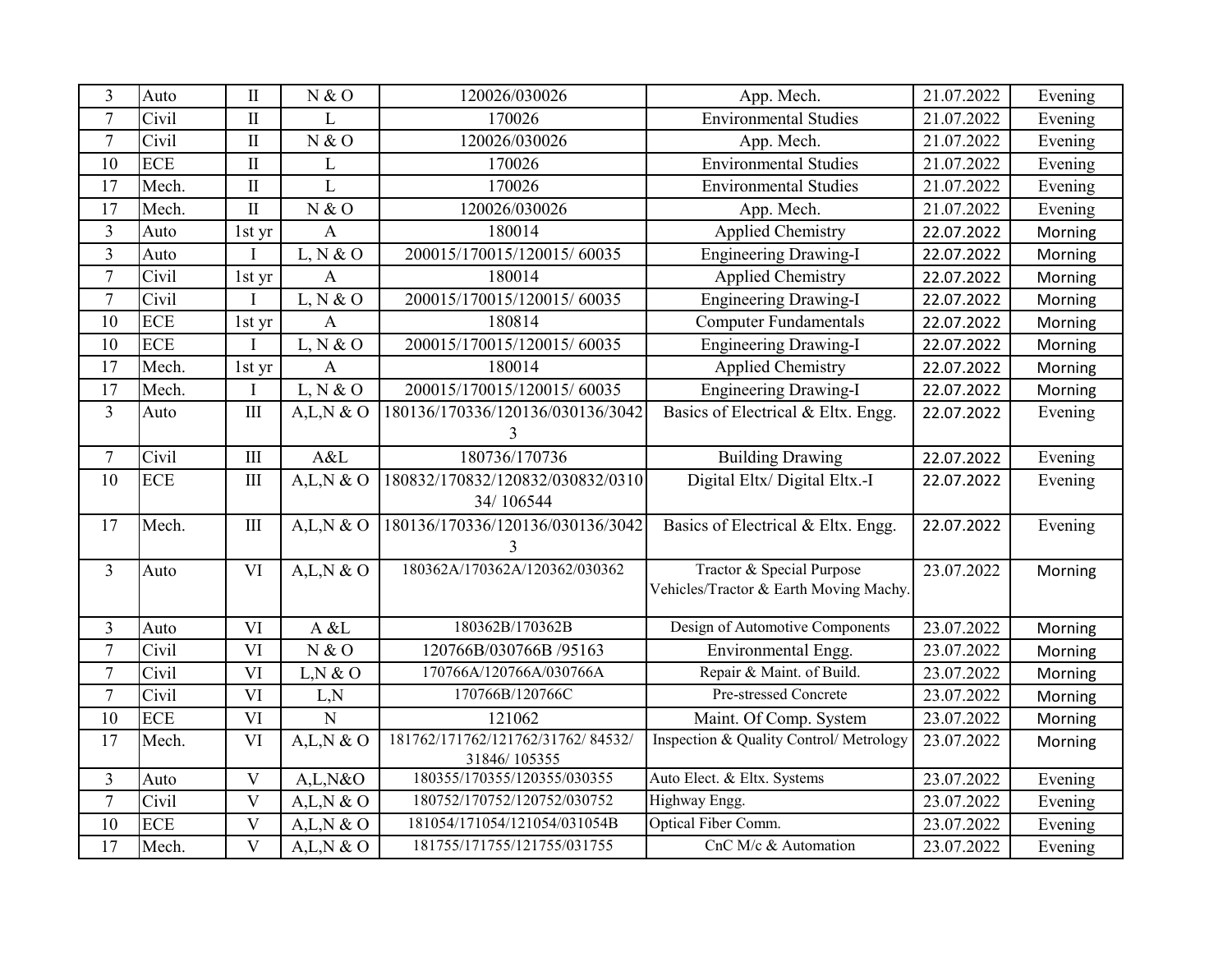| 3              | Auto       | IV                          | $\mathbf{A}$   | 180345                          | Automobile Engg. Drg.              | 25.07.2022 | Morning |
|----------------|------------|-----------------------------|----------------|---------------------------------|------------------------------------|------------|---------|
| $\overline{7}$ | Civil      | IV                          | A              | 180745                          | Soil Mechanics & Found. Engg.      | 25.07.2022 | Morning |
| $\tau$         | Civil      | IV                          | L, N           | 170745/120745                   | Reinforced Concrete Design         | 25.07.2022 | Morning |
| 10             | <b>ECE</b> | IV                          | A&L            | 181043/171043                   | <b>Power Electronics</b>           | 25.07.2022 | Morning |
| 17             | Mech.      | IV                          | N & O          | 121745/31745                    | M/c Des.& Drg.                     | 25.07.2022 | Morning |
| 17             | Mech.      | IV                          | A&L            | 181745/171745                   | Industrial Engg.                   | 25.07.2022 | Morning |
| $\overline{3}$ | Auto       | $\mathbf{I}$                | L, N & O       | 200022/170022/120022/030022     | App. Mathematics - II              | 25.07.2022 | Evening |
| $\overline{7}$ | Civil      | $\mathbf{I}$                | L, N & O       | 200022/170022/120022/030022     | App. Mathematics - II              | 25.07.2022 | Evening |
| 10             | <b>ECE</b> | $\mathbf{I}$                | L, N & O       | 200022/170022/120022/030022     | App. Mathematics - II              | 25.07.2022 | Evening |
| 17             | Mech.      | $\rm II$                    | L, N & O       | 200022/170022/120022/030022     | App. Mathematics - II              | 25.07.2022 | Evening |
| $\overline{3}$ | Auto       | 1st yr                      | $\mathbf{A}$   | 180012                          | <b>Applied Mathematics</b>         | 26.07.2022 | Morning |
| 3              | Auto       | T                           | S&N&O          | 200011/170011/120011/           | English & Communication Skills - I | 26.07.2022 | Morning |
|                |            |                             |                | 073312/073412/073512/           | /English Language - I              |            |         |
|                |            |                             |                | 080037C/33031                   |                                    |            |         |
| $\tau$         | Civil      | 1st yr                      | $\mathbf{A}$   | 180012                          | <b>Applied Mathematics</b>         | 26.07.2022 | Morning |
| $\overline{7}$ | Civil      | T                           | L, N & O       | 200011/170011/120011/           | English & Communication Skills - I | 26.07.2022 | Morning |
|                |            |                             |                | 073312/073412/073512/           | /English Language - I              |            |         |
|                |            |                             |                | 080037C/33031                   |                                    |            |         |
| 10             | <b>ECE</b> | 1st yr                      | $\overline{A}$ | 180012                          | <b>Applied Mathematics</b>         | 26.07.2022 | Morning |
| 10             | <b>ECE</b> | T                           | S&N&O          | 200011/170011/120011/           | English & Communication Skills - I | 26.07.2022 | Morning |
|                |            |                             |                | 073312/073412/073512/           | /English Language - I              |            |         |
|                |            |                             |                | 080037C/33031                   |                                    |            |         |
| 17             | Mech.      | 1st yr                      | $\overline{A}$ | 180012                          | <b>Applied Mathematics</b>         | 26.07.2022 | Morning |
| 17             | Mech.      | T                           | S&N&O          | 200011/170011/120011/           | English & Communication Skills - I | 26.07.2022 | Morning |
|                |            |                             |                | 073312/073412/073512/           | /English Language - I              |            |         |
|                |            |                             |                | 080037C/33031                   |                                    |            |         |
| $\overline{3}$ | Auto       | $\mathop{\rm III}\nolimits$ | $\mathbf{A}$   | 180332                          | Basic of Thermodynamics,           | 26.07.2022 | Evening |
|                |            |                             |                |                                 | Hydraulics and Pneumatics          |            |         |
| 3              | Auto       | $\quad \text{III}$          | L, N & O       | 170333/120333/030333/030345/344 | Auto Engg. Drawing                 | 26.07.2022 | Evening |
|                |            |                             |                |                                 |                                    |            |         |
| $\tau$         | Civil      | III                         | A,L,N & O      | 180731/170731/120731/030731     | <b>Fluid Mechanics</b>             | 26.07.2022 | Evening |
| 10             | <b>ECE</b> | $\rm III$                   | A,L,N & O      | 181031/171031/121031/031031     | Electronic Devices & Ckts/Analog   | 26.07.2022 | Evening |
|                |            |                             |                |                                 | Eltx. II                           |            |         |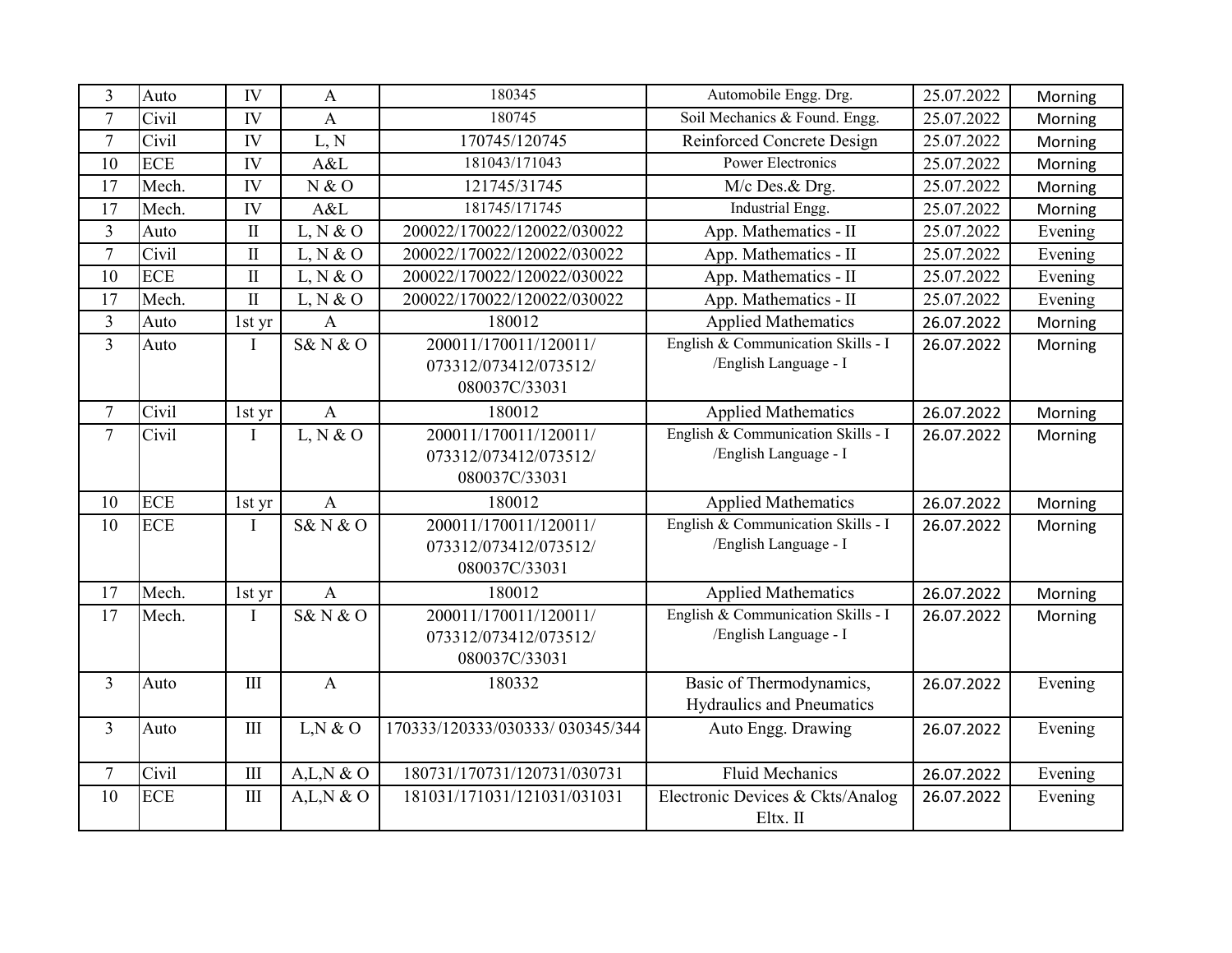| 17             | Mech.      | III                         | A,L,N & O      | 181734/171734/121734/031734/0301 | Mech. Engg. Drg./M/c Drawing        | 26.07.2022 | Evening |
|----------------|------------|-----------------------------|----------------|----------------------------------|-------------------------------------|------------|---------|
|                |            |                             |                | 33                               |                                     |            |         |
| $\tau$         | Civil      | VI                          | L, N & O       | 170761/120761/030753/743         | Railways Bridges & Tunnels          | 27.07.2022 | Morning |
| 17             | Mech.      | VI                          | A,L&O          | 181765/171765/105362/106162      | Estimating & Costing                | 27.07.2022 | Morning |
| $\overline{3}$ | Auto       | V                           | $\mathbf N$    | 120151/94763                     | <b>Environmental Education</b>      | 27.07.2022 | Evening |
| $\tau$         | Civil      | V                           | L              | 170753                           | Construction Mgmt. & Accounts       | 27.07.2022 | Evening |
| $\overline{7}$ | Civil      | $\overline{\mathrm{V}}$     | $\overline{N}$ | 120151/94763                     | <b>Environmental Education</b>      | 27.07.2022 | Evening |
| $\overline{7}$ | Civil      | $\overline{\mathbf{V}}$     | A              | 180753/030753/743                | Railways Bridges & Tunnels          | 27.07.2022 | Evening |
| 10             | <b>ECE</b> | $\overline{\mathbf{V}}$     | A              | 181051                           | <b>Computer Networks</b>            | 27.07.2022 | Evening |
| 10             | <b>ECE</b> | V                           | $\overline{N}$ | 120151/94763                     | <b>Environmental Education</b>      | 27.07.2022 | Evening |
| 10             | <b>ECE</b> | $\overline{\mathbf{V}}$     | $\mathbf{L}$   | 180954A/170954A                  | Instumentation                      | 27.07.2022 | Evening |
| 17             | Mech.      | $\overline{\mathrm{V}}$     | $\overline{N}$ | 120151/94763                     | <b>Environmental Education</b>      | 27.07.2022 | Evening |
| 17             | Mech.      | $\overline{\mathbf{V}}$     | A & L          | 181756/171756                    | Machine Design                      | 27.07.2022 | Evening |
| 3              | Auto       | 1st yr                      | $\mathbf{A}$   | 180016                           | <b>Environmental Studies</b>        | 28.07.2022 | Morning |
| $\overline{7}$ | Civil      | 1st yr                      | $\mathbf{A}$   | 180016                           | <b>Environmental Studies</b>        | 28.07.2022 | Morning |
| $\tau$         | Civil      | IV                          | $L$ & O        | 170747/030745                    | <b>Structural Mechanics</b>         | 28.07.2022 | Morning |
| 10             | <b>ECE</b> | 1st yr                      | $\mathbf{A}$   | 180016                           | <b>Environmental Studies</b>        | 28.07.2022 | Morning |
| 17             | Mech.      | 1st yr                      | A              | 180016                           | <b>Environmental Studies</b>        | 28.07.2022 | Morning |
| 3              | Auto       | III                         | $\overline{N}$ | 120332                           | Elements of Mech Engg.              | 28.07.2022 | Evening |
| $\overline{3}$ | Auto       | $\mathop{\rm III}$          | $\mathbf L$    | 170332                           | <b>Applied Mechanics</b>            | 28.07.2022 | Evening |
| $\overline{7}$ | Civil      | $\mathop{\rm III}\nolimits$ | $\mathbf{L}$   | 170332                           | <b>Applied Mechanics</b>            | 28.07.2022 | Evening |
| $\overline{7}$ | Civil      | $\mathop{\rm III}\nolimits$ | A&N            | 180732/120732                    | <b>Structural Mechanics</b>         | 28.07.2022 | Evening |
| 10             | <b>ECE</b> | $\mathop{\rm III}\nolimits$ | A,L,N & O      | 181036/171036/121036/031036      | Electronic Instr. & Meas.           | 28.07.2022 | Evening |
| 17             | Mechanical | $\mathop{\rm III}$          | L              | 170332                           | <b>Applied Mechanics</b>            | 28.07.2022 | Evening |
|                | Engg.      |                             |                |                                  |                                     |            |         |
| 3              | Auto       | IV                          | $\overline{N}$ | 120345                           | Mechanics of Vehicles               | 29.07.2022 | Morning |
| $\overline{3}$ | Auto       | IV                          | L & O          | 170345/30331                     | Basic of Thermodynamics,            | 29.07.2022 | Morning |
|                |            |                             |                |                                  | Hydraulics and Pneumatics           |            |         |
| $\tau$         | Civil      | IV                          | A, L, N & O    | 180742/170742/120742/30742       | Water Supply & W.W. Engg./Public    | 29.07.2022 | Morning |
|                |            |                             |                |                                  | Health Engg.                        |            |         |
| 10             | <b>ECE</b> | IV                          | $A,N \& O$     | 181041/121043/62444/030954A/     | Instrumentation/Instrument. Process | 29.07.2022 | Morning |
|                |            |                             |                | 105955/31062                     | Control                             |            |         |
| 17             | Mech.      | IV                          | A, N&O         | 181743/121743/031743             | Thermodynamics-II/I.C. Engines      | 29.07.2022 | Morning |
| $\overline{3}$ | Auto       | $\rm II$                    | L, N & O       | 170024/120024/60044/31525        | App. Chemistry - II                 | 29.07.2022 | Evening |